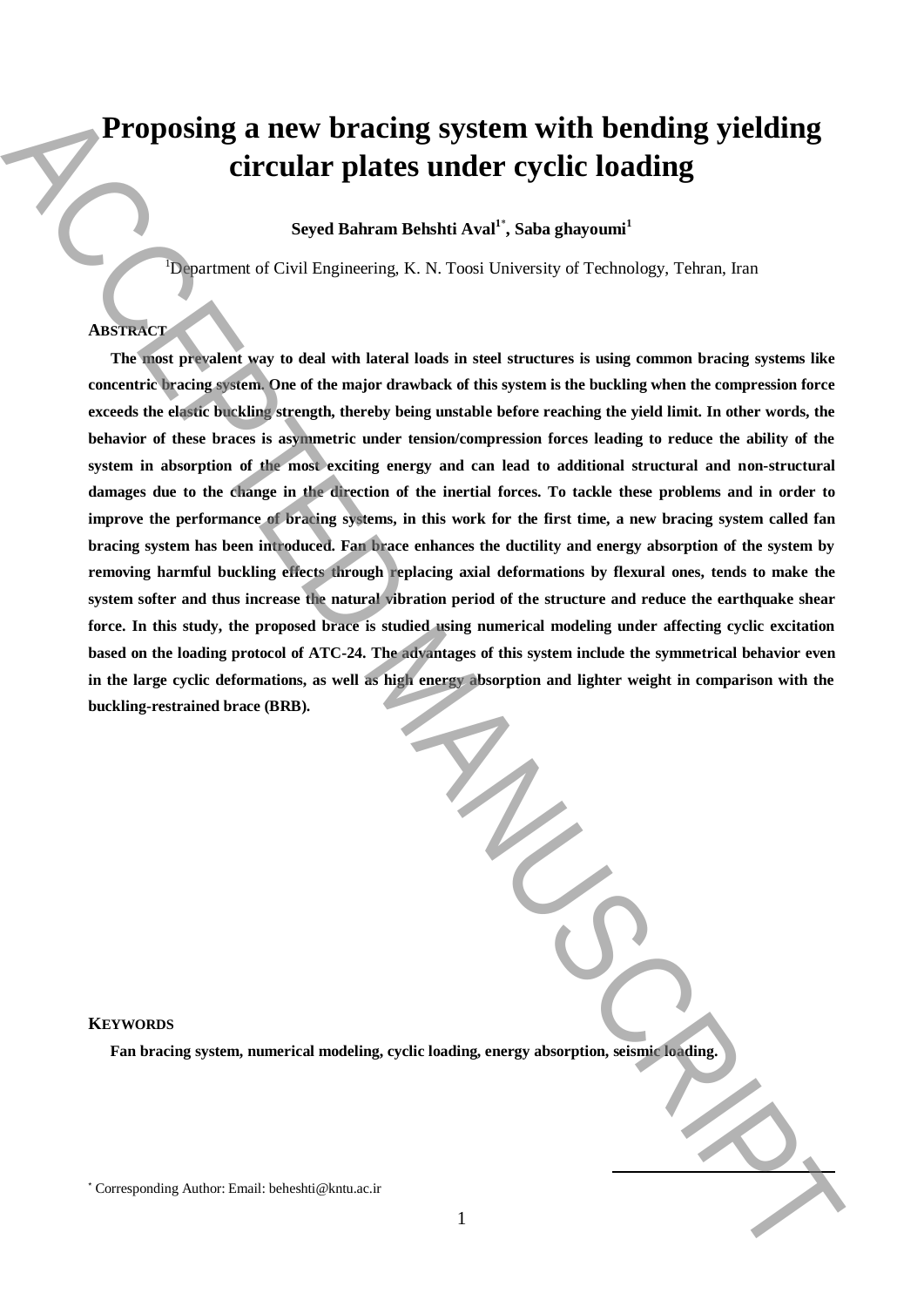#### **1. Introduction**

It is widely accepted that earthquake is one of the natural disasters that can still cause devastating loss of life and property. Considering the seismicity of many heavily populated urban areas, the only way to mitigate the impacts of earthquakes is to rehabilitate the existing structures and strictly enforce seismic codes on new structures to ensure adequate protection against this phenomenon.

The use of conventional bracing systems to deal with lateral loads is the most common way from the past to the present. The drawbacks of this systems are the buckling under compressive forces that reduce ductility and energy absorption of the structure as well as damage to structural and non-structural components. In recent decades, engineers have conducted many studies to improve the seismic performance of structures. Notable examples of this studies include bucklingrestrained braces (BRB) [1], Added Damping and Stiffness (ADAS) and Triangular Added Damping and Stiffness (TADAS) dampers [2], using Cast Steel Yielding (CSY) fuse at the end of braces [3], and drawer bracing system (DBS) [4]. Location and the state of the state of the state of the state of the state of the state of the state of the state of the state of the state of the state of the state of the state of the state of the state of the state of

This paper introduces a new brace design called the fan brace. The mechanism of this brace is similar to the CSY and DBS. The main difference between FBS and two others is locating the yielding disks inside the steel case in a brace instead of a limited length absorber. Other innovations of this study are presenting construction technique and the seismic characteristics of this brace such as strength and energy dissipation.

#### **2. Methodology**

The schematic view and internal components of a fan brace are shown in Figure 1.



**Figure 1. Schematic view and internal component of FBS.**

This brace consists of three sections: steel fans, a central shaft, and a steel casing. The steel shaft passes through the middle of the steel fans, which are connected to the shaft by special mechanical connections or welding. The inner wall of the casing has several grooves with the same width as the fans (with suitable tolerance), which provide a place for the fans to fit in once the system of shaft and fans is installed inside the casing. Figure 2 shows the arrangement of components of the fan brace.



**Figure 2. The arrangement of components of the FBS.**

In the introduced brace, the axial force applied to its connection with the frame is transferred to the shaft and then to the attached fans. The fans transform this axial force into bending, thereby providing the necessary stiffness, strength, and energy dissipation. Since there is much greater deformation potential in yielding by bending force than by axial force, plastic deformation of the fans allows the system to provide considerable energy dissipation along with extensive ductility (unlike BRBs, which offer less ductility in yielding because of the high stiffness of the cross-section under axial loads).

### **3. Discussion and Results**

The structure considered in this study was a 4-story 3 span residential building with a square plan and a span length of 5 meters and a story height of 3.2 meters, which was assumed to be located in an area with high seismic risk (Figure 3). The lateral load-bearing system in both sides was considered to be bracing. The structure was designed according to ASCE/SEI 7-16 [5]. To determine the seismic coefficient, the structure was designed using the equivalent static method with the importance factor considered to be 1 and the soil type was considered to be B. Considering the lack of any prior study on the behavior factor of the fan brace, this factor was set to be 7 (between the behavior factor of BRB and that of special concentric brace).

The proposed brace was modeled in the finite element software Abaqus [6].

The cyclic load applied according to the ATC-24 loading protocol [7] is shown in Figure 4 and the hysteresis curve of the modeled fan brace under this